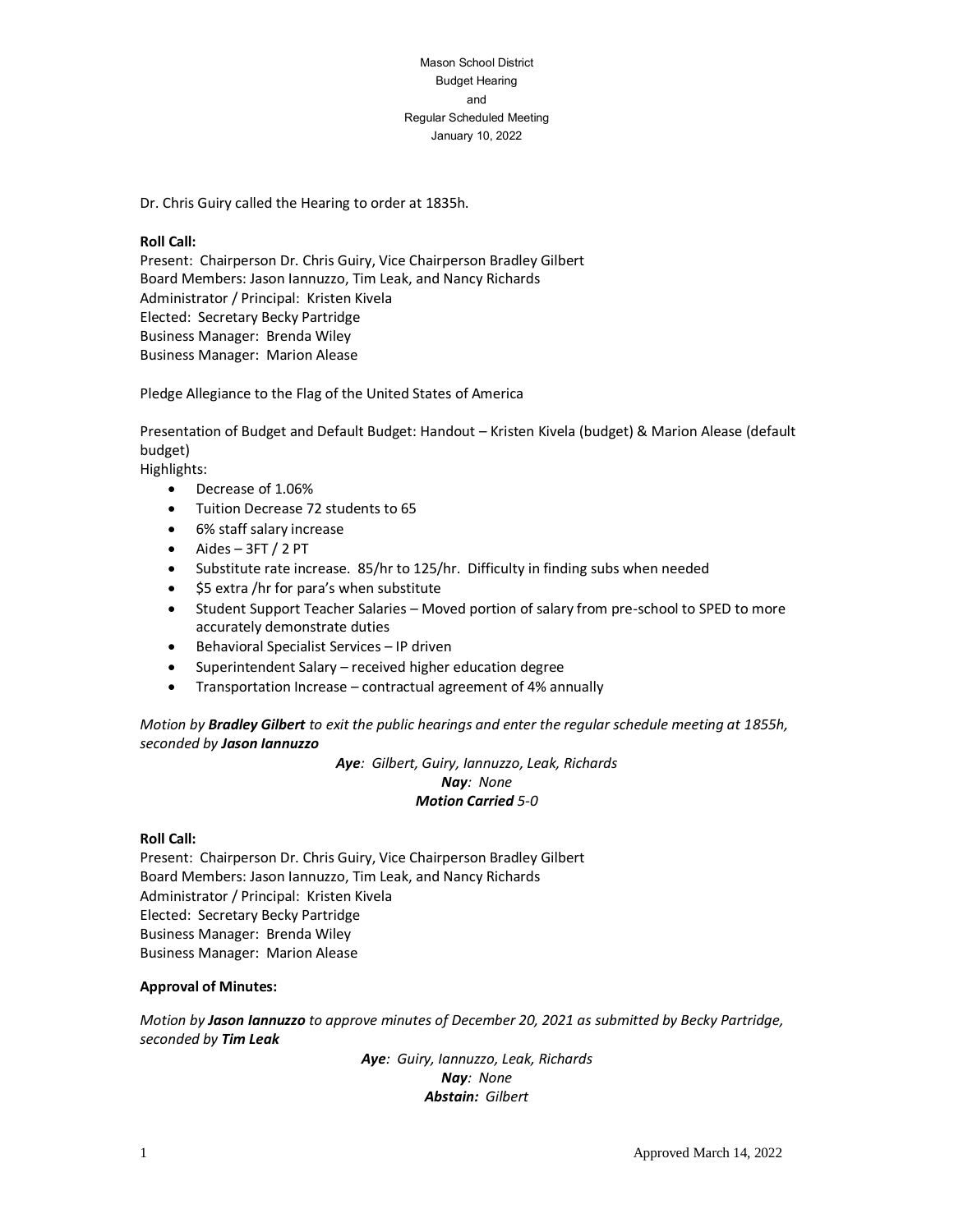# Mason School District Budget Hearing and Regular Scheduled Meeting January 10, 2022 *Motion Carried 4-0*

#### **Next Meeting:**

February 05, 2022: Deliberative Session, Mason Elementary School at 0900h, Multi-purpose Room. February 14, 2022: Regular School Board Meeting Mason Elementary School at 1830h, Multi-purpose Room.

### **Business Manager's Report:** Brenda Wiley

- Current manifest and payroll were approved and signed by board members.
- Signatures on default budget, proposed budget and warrant articles.
- New invoice for unemployment decrease

### **Milford Student Representative:** None

**Public Communications:** None

**Correspondence:** None

**Curriculum Updates:** None

**Unfinished Business:** Kristen Kivela

• 2022 – 2023 Budget and Default Budget Motion

*Motion by Bradley Gilbert to accept and send the proposed budget and default budget as explained in the public hearing to the Deliberative Session on February 05, 2022, seconded by Tim Leak*

*Aye: Gilbert, Guiry, Iannuzzo, Leak, Richards*

## *Nay: None*

# *Motion Carried 5-0*

2022 – 2023 Warrant Articles Motion

*Motion by Bradley Gilbert to accept and send the warrant articles 3 (Budget and Default Budget) as explained in the public hearing to the Deliberative Session on February 05, 2022, seconded by Jason Iannuzzo*

*Aye: Gilbert, Guiry, Iannuzzo, Leak, Richards*

#### *Nay: None*

### *Motion Carried 5-0*

*Motion by Jason Iannuzzo to accept and send the warrant articles 4 (Educating Educationally Disabled Children Capital Reserve Fund) as explained in the public hearing to the Deliberative Session on February 05, 2022, seconded by Tim Leak*

*Aye: Gilbert, Guiry, Iannuzzo, Leak, Richards*

### *Nay: None*

### *Motion Carried 5-0*

*Motion by Tim Leak to accept and send the warrant articles 5 (Healthcare Capital Reserve Fund) as explained in the public hearing to the Deliberative Session on February 05, 2022, seconded by Jason Iannuzzo*

*Aye: Gilbert, Guiry, Iannuzzo, Leak, Richards*

### *Nay: None*

# *Motion Carried 5-0*

*Motion by Bradley Gilbert to accept and send the warrant articles 6 (School Building and Grounds Maintenance Capital Reserve Fund) as explained in the public hearing to the Deliberative Session on February 05, 2022, seconded by Nancy Richards*

*Aye: Gilbert, Guiry, Iannuzzo, Leak, Richards*

*Nay: None*